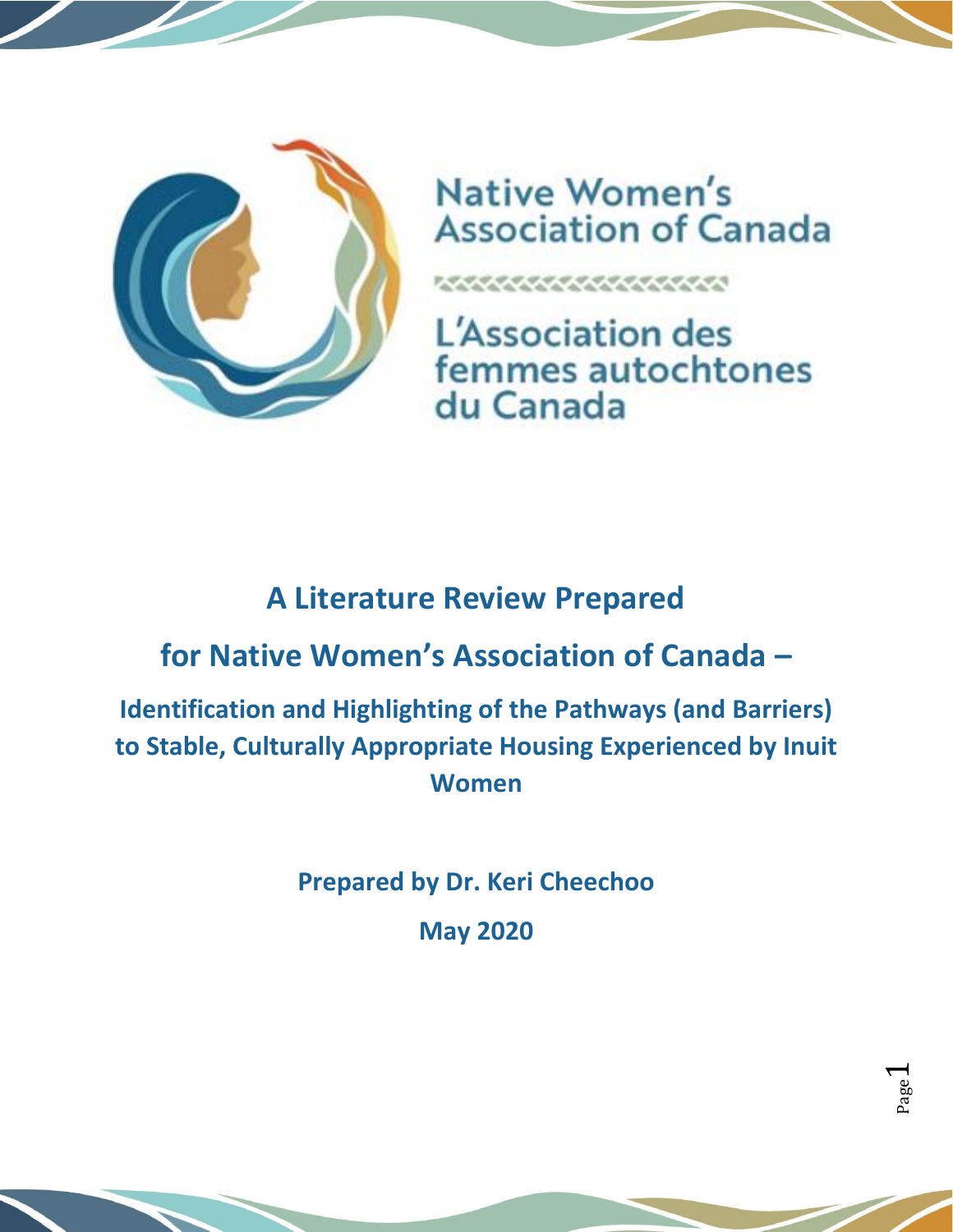## Table of Contents

| BACKGROUND: Issues facing Indigenous communities  Error! Bookmark not defined. |  |
|--------------------------------------------------------------------------------|--|
|                                                                                |  |
|                                                                                |  |
|                                                                                |  |
|                                                                                |  |
|                                                                                |  |
|                                                                                |  |
|                                                                                |  |
|                                                                                |  |
|                                                                                |  |
|                                                                                |  |

Page  $\boldsymbol{\sim}$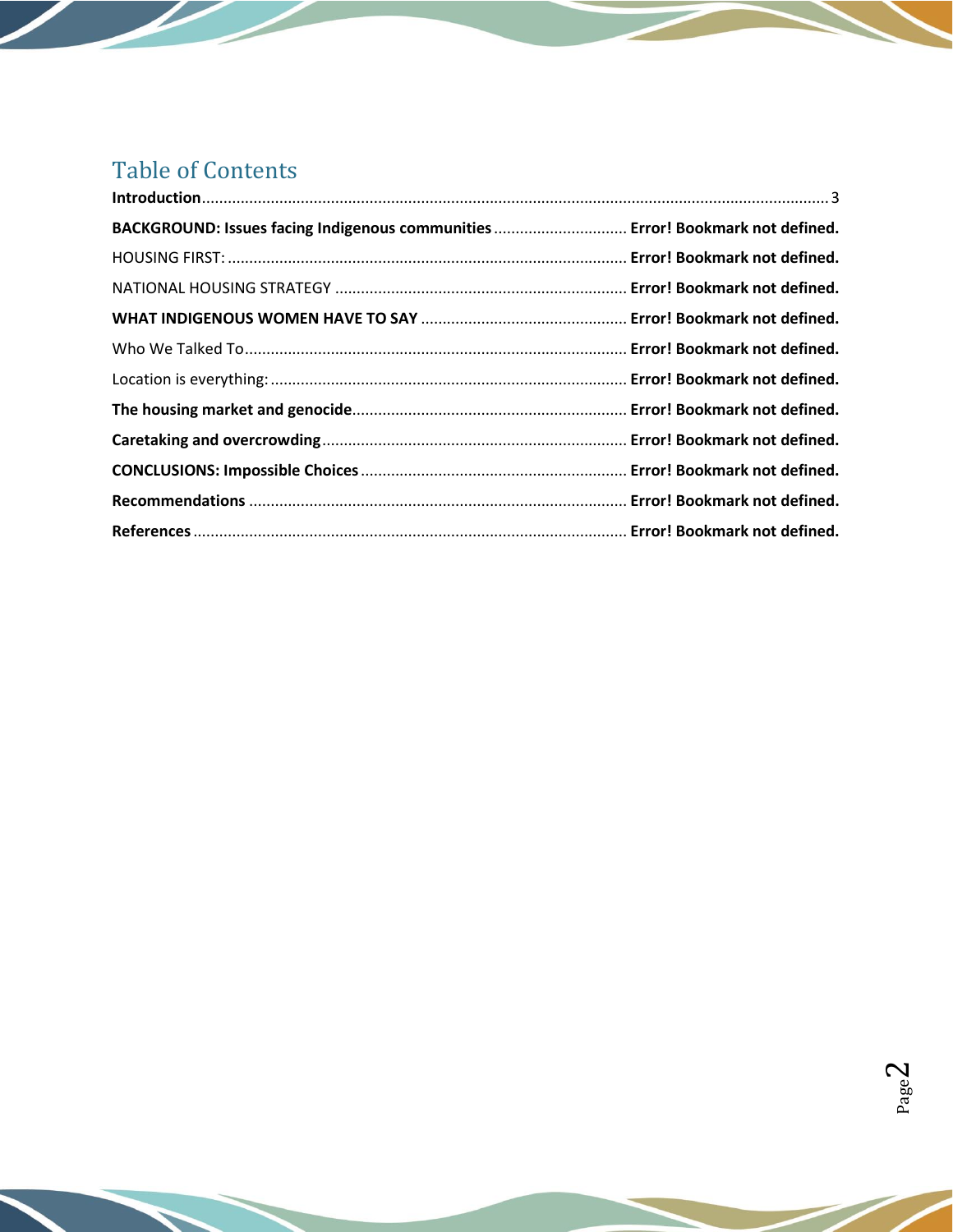### <span id="page-2-0"></span>**Introduction**

The purpose of the literature review is to identify and highlight the pathways (and barriers) to stable, culturally appropriate housing experienced by Inuit women. The literature review will explore transitions in and out of homelessness; distinct experiences in shelters, transitional homes and Housing First projects; experiences accessing and keeping rental and public housing; and, definitions of culturally appropriate housing. The literature review was performed by searching literature and articles using a combination of the following terms and phrases: "Inuit women", "definitions + culturally appropriate housing", "transitions + in and out + homelessness", "experiences in shelters + transitional homes", "accessing + rental and public housing" and "keeping + rental and public housing", and more. In order to reduce the potential for bias in the literature selection, available studies from positive and negative perspectives were equally considered.

### Push and Pull

*"Housing is not the only issue, but all issues relate to housing." (Andy Moorhouse, 2008)* 

Push and pull factors are connected to the historical, political, and economic legacies (Harris, 2015) of colonization affecting migration (Peters & Robillard 2009; Letkemann 2004; Norris & Clatworthy, 2003; Skelton, 2002). These factors could include moving *away* from negative circumstances or experiences (overcrowding, health disparity, violence, abuse) and turn to moving *towards* potentially better spaces, opportunities, and surroundings (Berman et al. 2009; Ruttan et al. 2008; Scott 2007; Bridgman 2006; Bridgman 2003). Though Inuit are overrepresented in research, little information exists on the housing status of urban-dwelling Inuit [self-identified] women, and very few studies intersects these Inuit identities with migration (Young, 2003). According to literature, *push* can be perceived through "[a]…housing shortage … [which] began when Inuit living in the Inuvialuit settlement Region (Northwest territories), Nunavut, Nunavik (Québec), and Nunatsiavut (labrador) were moved to … 53 communities in Inuit Nunangat" (If Not Now... When?, (2011), p. 11). According to research conducted by Savoie & Cornez, (2016) for Makvik Corporation

Common *pull* factors for Inuit to migrate to Montreal include the following: to accompany (or live with) a family member, partner, sick person, a friend; employment; to receive medical services; opportunities for education. Common *push* factors for Inuit to migrate to Montreal include the following: lack of housing [68% of Nunavik Inuit live in overcrowded houses]; there is a steady increase of blind or hidden homelessness in Nunavik communities; family problems [drugs and alcohol abuse, divorce, suicide]; physical abuse, sexual abuse; high cost of living; lack of employment; relocation of Inuit to federal and provincial detention centres; lack of food [6 Inuit out of 10 do not have enough to eat]. (Savoie & Cornez, (2016), p. 21)

Pauktuutit Inuit Women of Canada, an advocacy organization, is the "national representative organization of Inuit women in Canada and is governed by a 14-member Board of Directors from across Canada" and has been advocating on the behalf of Inuit women since 1984 (Pauktuutit Inuit Women of Canada website, para. 1). Pauktuutit Inuit Women of Canada confirms an historical accuracy, indicating that Inuit were at one time completely reliant on a subsistence economy, they did not live in permanent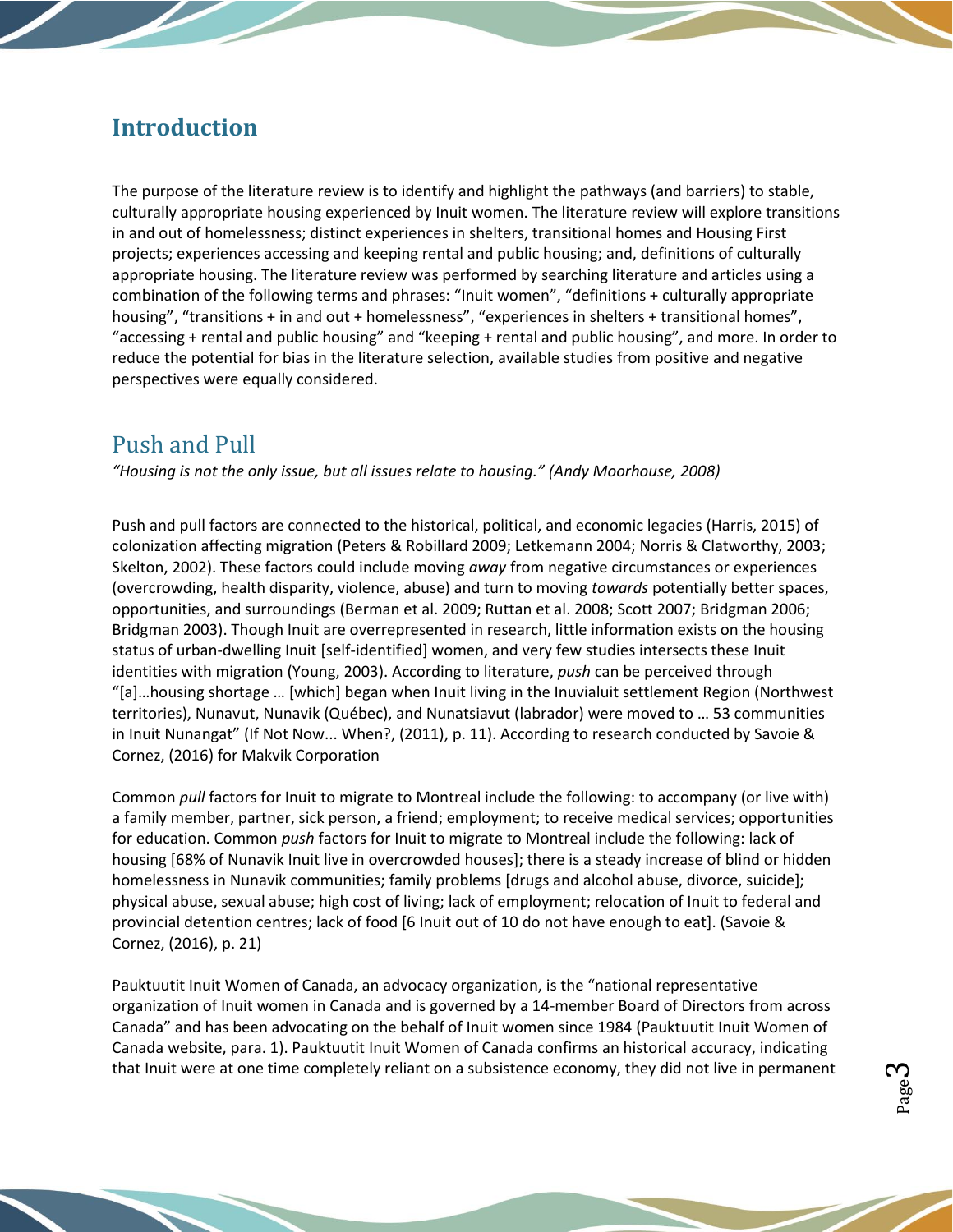settlements. Pre-colonization, they lived in seasonal communities following the seasonal migration of the animals that they depended upon for their survival (Pauktuutit website, para. 1).

And, according to the Pauktuutit Inuit Women of Canada organizational website, "… the factors of remote communities, the high costs of materials and shipping, and a general lack of resources and infrastructure, lack of sufficient employment and it is easy to see how housing is a struggle for most Inuit families" (Pauktuutit Inuit Women of Canada website, para. 2). The website also provides information regarding a recent study on Inuit women's precarity and experiences through homelessness, which proposes that homelessness is a real risk for most Inuit women …the threat of homelessness exists for a broad range of women, from the unemployed, to members of the workforce who have no subsidized housing or don't earn enough to pay market rents, to Government of Nunavut employees who are in precarious possession of staff housing … (Pauktuutit Inuit Women of Canada website, para. 2).

Additionally, recent statistics indicate that "Pauktuutit's membership faces the most crowded living conditions in all of Canada ... this has lead to a housing crisis in Inuit communities, including the constant threat of becoming homeless in the harshest climate in all of Canada" Pauktuutit Inuit Women of Canada website, para. 2).

#### Transitions in and out of Homelessness

*Going "Home" through Community and Belonging* 

According to the United Nations, "…everyone has the right to a standard of living adequate for the health and well-being of himself and of his family, including food, clothing, housing and medical care and necessary social services, and the right to security in the event of unemployment, sickness, disability, widowhood, old age or other lack of livelihood in circumstances beyond his control". (United Nations, para. 1).

Embedded within the nation-state referred to as Canada, are the long-held legacies of generational stories of involuntary or forced mobility. Prior to recent studies that address mobility, it is important to contextualize and understand that this historical mobility exists due to ongoing racist and colonial violences which are enacted against First Nation, Métis, and Inuit Peoples and nations. Indian Residential Schools, the Sixties Scoop, and other well documented atrocities enacted against First Nation, Métis, and Inuit Peoples play an enormous role in the displacement that Indigenous Peoples continue to experience. As indicated in Native Women's Association of Canada's own literature, "Housing insecurity is identified as one of the most pressing issues impacting Indigenous women, girls and gender-diverse people. Throughout urban, rural and Northern communities, safe, sustainable and accessible housing remains a challenge and presents a lifelong struggle for community members…" (Indigenous Housing: Policy and Engagement Document, 2019, p. 2).

According to the Ontario Urban and Rural First Nations, Métis and Inuit Housing Policy Framework, "Research demonstrates that FNMI people living outside of a reserve in urban and rural communities continue to experience high levels of homelessness, core housing need, family instability, violence, children placed in care, disability, mental illness, addictions, unemployment, low educational attainment and poverty" (First Nations, Métis, and Inuit Urban and Rural Homelessness Policy Statement, p. 11). Homelessness is another effect of the shortage of housing. The majority of Inuit who come to Montreal

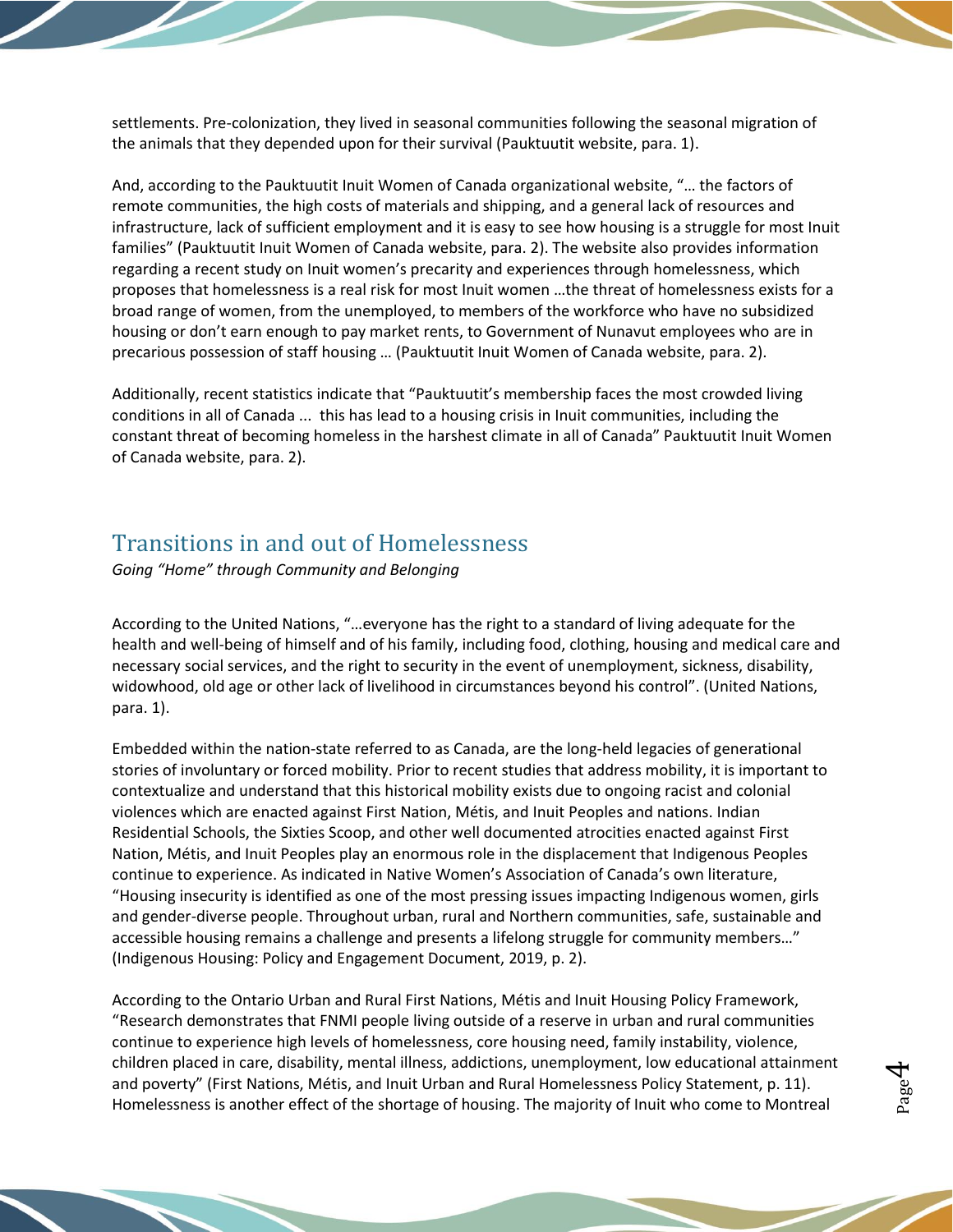stay for a relatively long period of time, but Inuit women stay in Montreal longer than men (Savoie, et al., 2016), it is largely hidden, "becoming visible in the high numbers of overcrowded residential dwellings… overcrowding is contributing to migration to urban centres intended to alleviate housing problems at the expense of other family needs, and to Inuit homelessness in urban environments (Makivik Corporation, 2011, p. 11) And according to Smilie, et al.

Inuit travel to southern urban centres for health, social services, work, school, and other opportunities not available in the north (Patrick and Tomiak 2008). According to the 2011 National Household Survey, 27% of Inuit in Canada lived outside of Inuit Nunangat.Footnote 1 Of this group, four out of ten lived in large urban centres with populations of greater than 100,000 persons (Statistics Canada, 2011). Ottawa-Gatineau has the largest urban Inuit population outside Inuit Nunangat, followed by Edmonton, Montreal, and Yellowknife (Statistics Canada, 2017). (Smylie, J., Firestone, M. & Spiller, M.W., 2018, para. 21)

The literature indicates homelessness is the result of a trans-generational housing crisis (Beavis, Klos, Carter, & Douchant, 1997). Inuit Tapiriit Kanatami (ITK) is the "national representational organization for the 65,000 Inuit in Canada, the majority of whom live in Inuit Nunangat, specifically, the Inuvialuit Settlement Region (Northwest Territories), Nunavut, Nunavik (Northern Québec), and Nunatsiavut (Northern Labrador)" (Inuit Tapiriit Kanatami, 2018)

#### Hidden Homelessness, Shelters, and Respect

Inuit women face inequity when they migrate to urban centres. For instance, Pisuktie, who works with Inuit women who have migrated to Montreal says Inuit women's homelessness is often "hidden" (Plight of Homeless Montreal Inuit Women Often Hidden from View, 2014, para. 3) and Schoepp, an outreach worker, recommends "… formal housing in any way, shape or form … something specific to the Inuit community … when people have a home, they have more control and more calm in their lives…" (Plight of Homeless Montreal Inuit Women Often Hidden From View, 2014, para. 31). Adding to the precarity being experienced by Inuit women are violences being levelled at them while they are in a supposed "safe space". The following are accounts shared with CBC about encountering culturally-insensitive staff, "When I first moved to the Apex shelter, I noticed right away there was no country food … all the Inuit women said they weren't allowed to have country food because senior staff thought it was disgusting and gross" (Women at Iqaluit Homeless Shelters Say Non-Inuit Staff Are Culturally Insensitive, 2018, para. 5) and, "… there is absolutely no respect there for Inuit…" (Women at Iqaluit Homeless Shelters Say Non-Inuit Staff Are Culturally Insensitive, 2018, para. 5) shared another woman staying in the shelter.

> Page L∩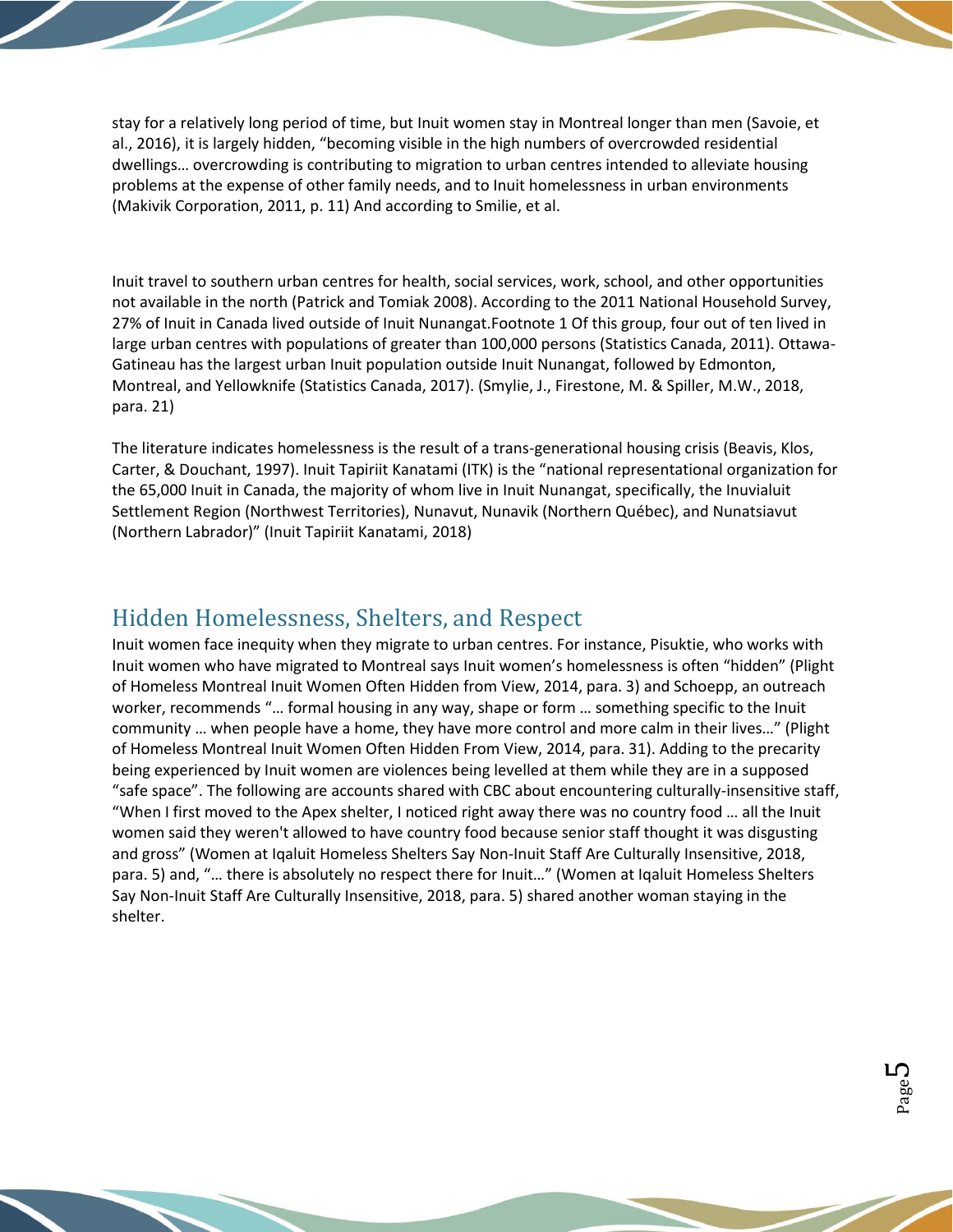### Health Concerns

In 2018 Statistics Canada indicated that in 2006, 28% of Inuit women and girls were living in homes requiring major repairs in comparison with non-Indigenous women and girls in Canada overall (Inuit Statistical Profile, 2018). The report also indicated that significant life expectancy gap of over ten years exists between Inuit in Canada and Canada's non-Indigenous population. … investments that address the social determinants of physical and mental health and … accessible, culturally appropriate health care would increase Inuit life expectancy and narrow the unacceptable gap with others in Canada (Inuit Statistical Profile, 2018, p. 12).

This gap is connected to systemic under-provision. Inuit report feeling a sense of lack. A collective lack of physical security, a lack of security for possessions, a lack of privacy lack of belonging, and finally, a lack of access to land. The following are some of the overarching comments made by participants in relation to their lived experiences: "I need a different house because it's too wet here"; "this house is cold or very cold, causing sickness or making us stay at someone else's house"; "I do not sleep at home because of problems at home, or because I have nowhere to sleep there" or "violence is a problem related to my housing circumstance"; "Someone sold furniture/appliances/equipment from house because of gambling, drug use, drinking, needing \$ for food, etc."; "I never have time alone or privacy"; "Someone in my house needs to have a house of their own" or "I don't have a bedroom / sleep on the couch, etc."; and finally, "I lack the equipment I need to get out on the land, and it is not okay" (Lauster & Tester, 2014, para. 16).

Thistle (2017) writes that statistics and problems revealed by community-based research are exceptionally complex. Beyond the impacts felt by a sense a lack, health precarity due to exploitation and violence is evident and cyclic, and can be traced back to homelessness. According to Patrick, "Aboriginal females of all ages experience a disproportionate burden of housing problems," (2014, p. 39) and, "Aboriginal women also face specific and persisting vulnerabilities to sexual exploitation, violence, and murder…" (Patrick, 2014, p. 39-40).

#### Recommendations

Building and engaging ethical relationality promotes good spaces because "housing is seen as a truly integral piece to one's migration narrative and ultimately their success story" (Harris, 2015, p. 104). Makivik Corporation suggests that engaging ethical relationality along with the following recommendations could that work to reduce issues encountered by low-income and homeless Inuit in Montreal. Continuous work has to take place to consolidate the first level of services related to access to food, clothing and medical services, replacement of ID, a place to stay, and also to ensure that the Inuit that have no income at all get access to government's social welfare programs, and finally they should be adequately informed about social organizations and shelters that can help them, mainly through Makivik's partners in Montreal. (p. 12)

Savoie and Cornez for Makivik Corporation go on to recommend that a second level of services for Inuit should be developed. These relate "mainly to the organization of daytime and cultural activities, education and training, employment, economic opportunities, and strengthening social networking and healing, and provide alternatives to Inuit coming from detention centres in order to enhance crime prevention and support rehabilitation" (Savoie & Cornez, 2016, pp. 12-13).

Suggestions for improving services and policy is found across literature that engage recommendations for improving outcomes for Inuit experiencing precarity through homelessness. In her presentation at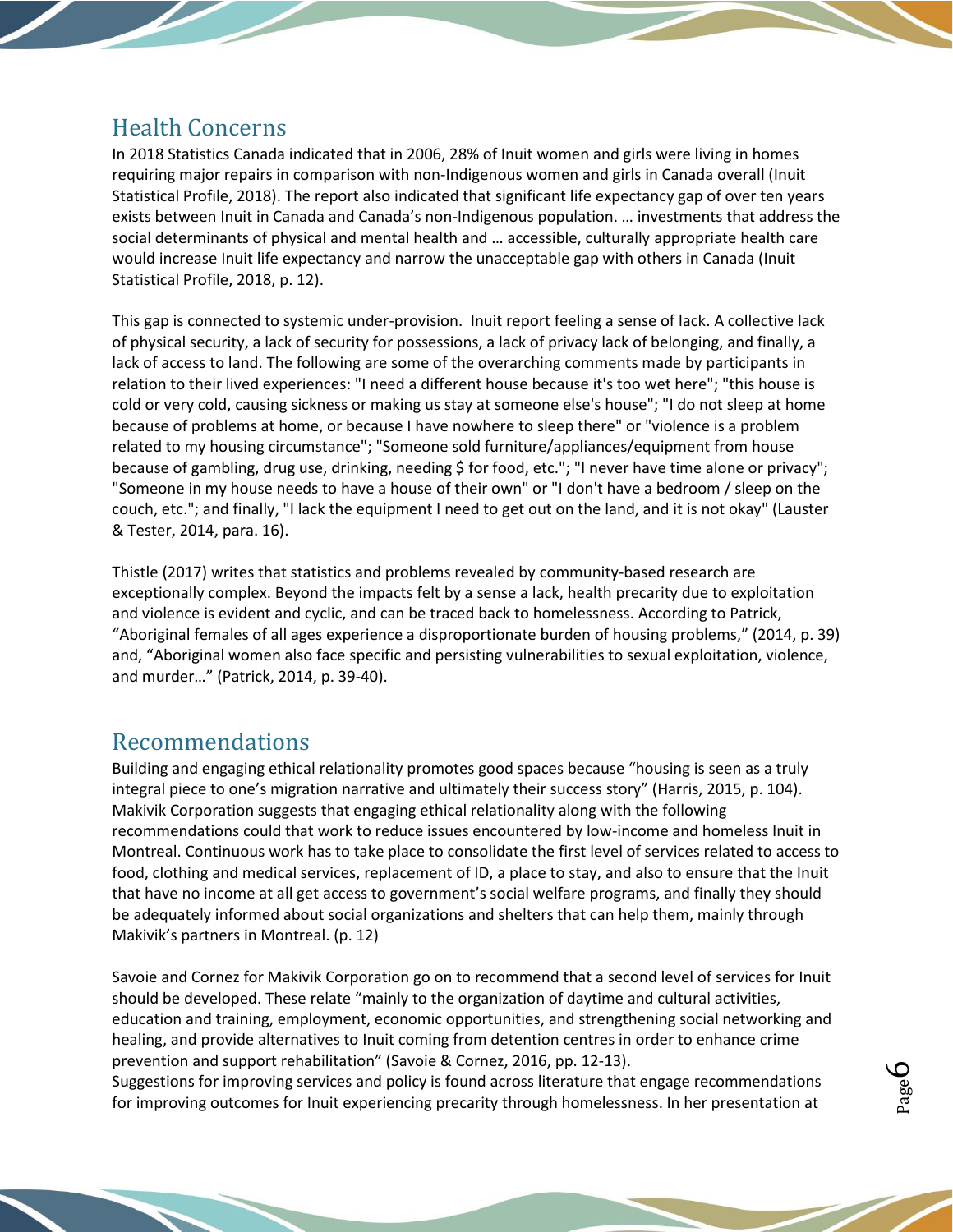the Considerations for Addressing Inuit Homelessness in Nunavut Conference, Cassandra Vink discussed engaging a framework that involves the following:

- Collaboration between and across government departments and service providers
- Prevention approaches to avoid eviction from public housing
- Prevention approaches that include family mediation schemes
- Policy changes so that clients can stay at the women's shelter even if their income reaches a certain threshold
- Repositioning the homeless shelters as entry points for housing
- Greater range of housing options, including housing options to transition into from homelessness
- Discharge planning from correctional facilities (Vink, slide 17)

And finally, Ontario Aboriginal Housing Services provides some recommendations in their document, calling on "Government to meet their commitment to repairing relationships with Indigenous Peoples … urban communities and organizations. Fair and substantial investments must be made in culturally appropriate housing … and transitional services that reflects …high proportion of need ..." (p. 4) and recommend the following to end chronic homelessness for FNMI people in urban and rural areas.

- There must be a "needs-based" (i.e. evidenced-based) approach to allocating funding. [Budget allocation formulas should be developed in a collaborative manner and reviewed annually to ensure allocations reflect changes in community experiences. Allocations should not simply be population-based or pro-rata without taking into account the chronic need and overrepresentation of FNMI who have unacceptably high levels of homelessness and unsuitable housing];
- Budget allocations should reflect an aspiration to close the gap between the documented poor housing and abhorrent homelessness conditions for urban and rural FNMI people compared to the general population;
- Deeper budget allocations will need to be made in higher risk areas, such as homelessness and supportive/transitional capital and operating funding, to reflect FNMI people that are part of a higher-risk population; and
- Specific, Indigenous budget allocations must result in programs that are designed and delivered by community-based organizations who have demonstrated the ability to successfully deliver in a culturally appropriate manner and achieve desired outcomes. (Ontario Aboriginal Housing Services, p. 5)

These limited recommendations corroborate the need to end homelessness being experienced by Inuit. Gaps in the literature indicate the necessity for actionable strategies that engage reciprocity with Inuit women in a good way, so that they can take part in crafting good outcomes for themselves and future generations.

> Page  $\overline{\phantom{0}}$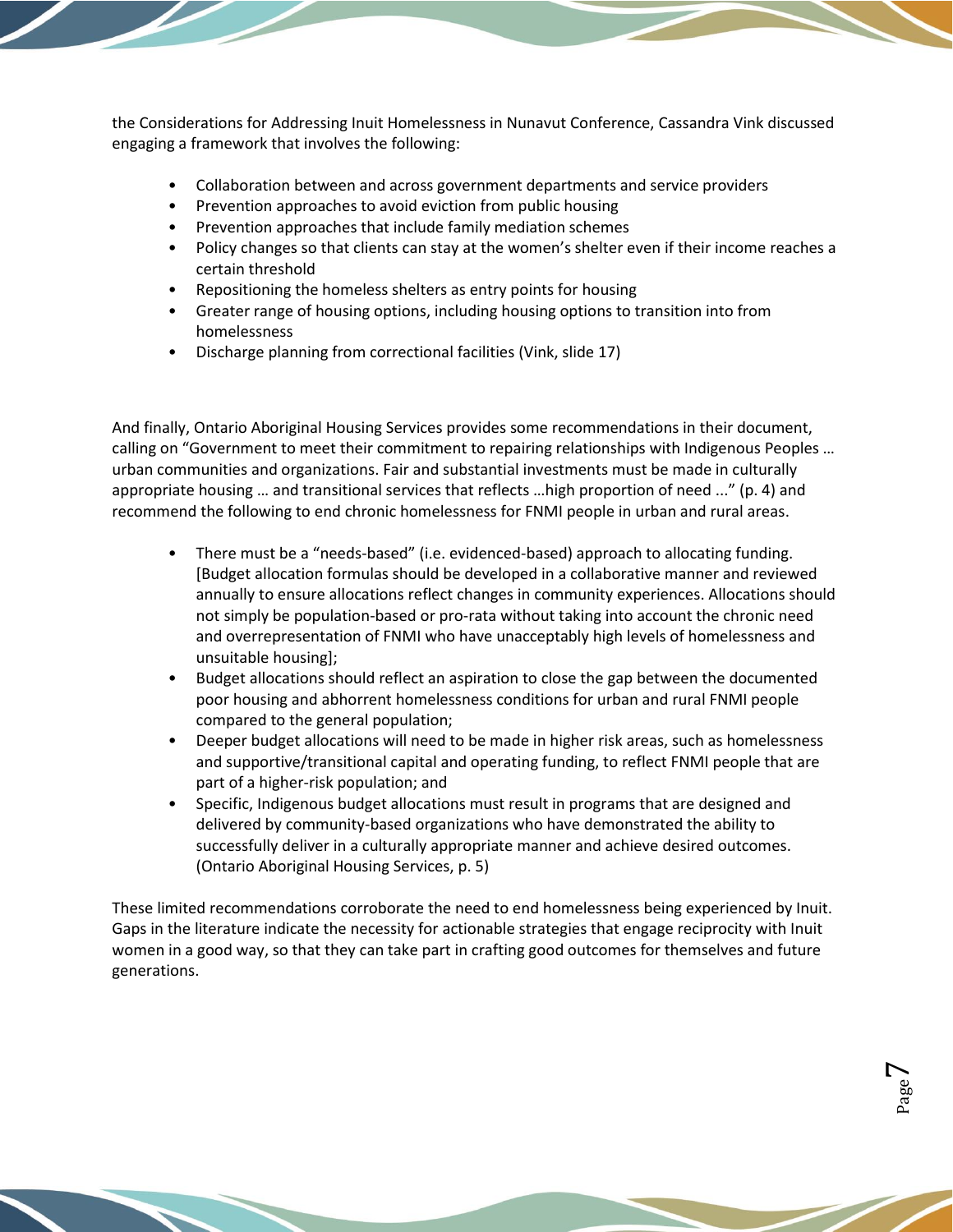#### References

Beavis, M., Klos, N., Carter, T., & Douchant, C. (1997). Literature review: Aboriginal Peoples and homelessness. Winnipeg: University of Winnipeg.

Berman, H., Mulcahy, G. A., Forchuk, C., Edmunds, K. A., Haldenby, A., & Lopez, R. (2009). Uprooted and Displaced: A Critical Narrative Study of Homeless, Aboriginal, and Newcomer Girls in Canada. *Issues in Mental Health Nursing,* 30(7), 418-430.

Bridgman, R. (2006). *StreetCities: Rehousing the Homeless.* Peterborough: Broadview Press.

Bridgman, R. (2003). *Safe Haven: The Story of a Shelter for Homeless Women.* Toronto: University of Toronto Press.

Gionet, L. (2008). Inuit in Canada: selected findings of the 2006 Census. Ottawa: Statistics Canada Available from: [https://www.statcan.gc.ca/pub/11-008-x/2008002/article/10712-eng.htm.](https://www.statcan.gc.ca/pub/11-008-x/2008002/article/10712-eng.htm)

Harris, R. (2015). "We Exist. We're Not Just Some Fairytale in a Book": Migration Narratives of LGBTQ2S Aboriginal People in Toronto. Thesis. [https://tspace.library.utoronto.ca/bitstream/1807/70377/1/Harris\\_Rachel\\_201511\\_MA\\_thesis.pdf](https://tspace.library.utoronto.ca/bitstream/1807/70377/1/Harris_Rachel_201511_MA_thesis.pdf)

Inuit Tuttarvingat of NAHO. (2008). Homelessness and Housing Realities for Inuit. [https://ruor.uottawa.ca/bitstream/10393/30236/1/2011\\_Homelessness-Housing-Realities-Inuit-](https://ruor.uottawa.ca/bitstream/10393/30236/1/2011_Homelessness-Housing-Realities-Inuit-Workshop.pdf)[Workshop.pdf](https://ruor.uottawa.ca/bitstream/10393/30236/1/2011_Homelessness-Housing-Realities-Inuit-Workshop.pdf)

Inuit Tapiriit Kanatami (ITK). (2018). Inuit Statistical Profile. [https://www.itk.ca/wp](https://www.itk.ca/wp-content/uploads/2018/08/Inuit-Statistical-Profile.pdf)[content/uploads/2018/08/Inuit-Statistical-Profile.pdf](https://www.itk.ca/wp-content/uploads/2018/08/Inuit-Statistical-Profile.pdf)

Knotsch, C. & Kinnon, d. (2011). If not now ... When? Addressing the Ongoing Inuit housing Crisis in Canada. Ottawa: National Aboriginal Health Organization.

Lauster, N., & Tester, F. (2014). Chapter 4. Homelessness and Health in the Crowded Canadian Arctic: Inuit Experiences. In Guirguis-Younger, M., McNeil, R., & Hwang, S. W. (Eds.), Homelessness & Health in Canada. Les Presses de l'Université d'Ottawa | University of Ottawa Press. Retrieved from <http://books.openedition.org/uop/782>

Letkemann, P. G. (2004). First Nations Urban Migration and the Importance of "Urban Nomads" in Canadian Plains Cities: A Perspective from the Streets. *Canadian Journal of Urban Research,* 13(2), 241-256.

Moorhouse, A. (2008). Inuit traditions and housing realities in Nunavik [PowerPoint slides]. Presentation at the Interuniversity Charrette, 14th edition (30 October to 3 November 2008). www3.cca.qc.ca/charrette/2008/index\_en.html.

Norris, M. J. & Clatworthy, S. (2003). Aboriginal mobility and migration within urban Canada: Outcomes, factors and implications. In D. Newhouse and E. Peters (Eds.) Not strangers in these parts, urban Aboriginal peoples. Government of Canada Policy Research Initiative ISBN 0- 662-67604-1. Chapter 5, 51-78.

Page  $\infty$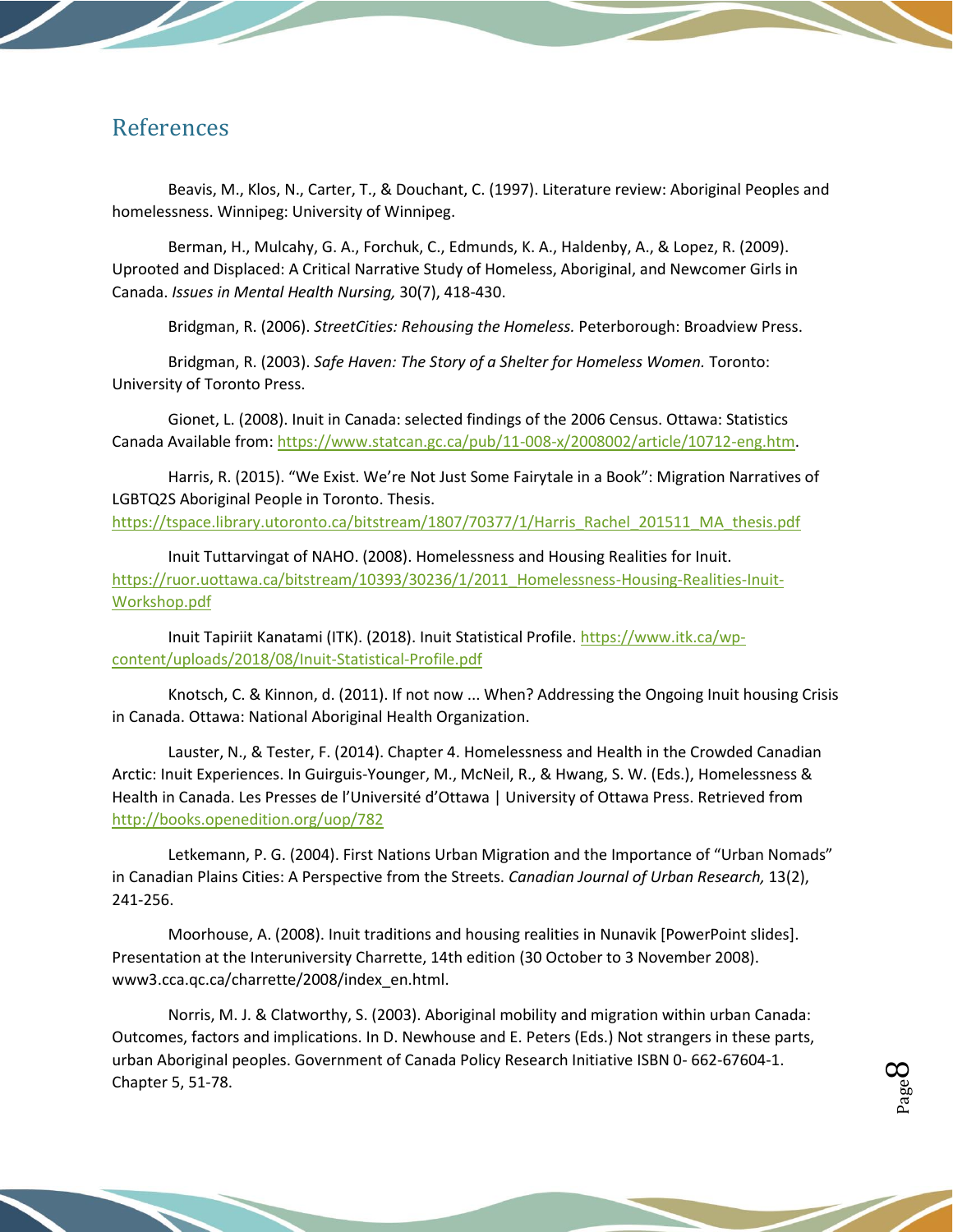OFIFC, ONWA, MNO. (2013). Ontario Urban & Rural First Nations, Metis & Inuit Housing Policy Framework

Patrick, C. (2014). Aboriginal Homelessness in Canada: A Literature Review. Toronto: Canadian Homelessness Research Network Press.

Patrick, D., & Tomiak, J. (2008). Language, culture and community among urban Inuit in Ottawa. Études/Inuit/Studies, 32(1), 55–72.

Peters, E. J., & Robillard, V. (2009). "Everything You Want is there": The Place of the Reserve in First Nations' Homeless Mobility. *Urban Geography,* 30(6), 652-680.

Pucci, M. (2018). Women at Iqaluit homeless shelters say non-Inuit staff are culturally insensitive. CBC News: Aug 13, 2018 https://www.cbc.ca/news/canada/north/iqaluit-womens-shelterculturally-insensitive-1.4783243

Rogers, S. (2014). Plight of homeless Montreal Inuit women often hidden from view. 23 April 2014.

[https://nunatsiaq.com/stories/article/65674women\\_are\\_doing\\_what\\_they\\_can\\_to\\_survive\\_say\\_montr](https://nunatsiaq.com/stories/article/65674women_are_doing_what_they_can_to_survive_say_montreal_street_workers/) eal street workers/

Ruttan, L., LaBoucane-Benson, P., & Munro, B. (2008). "A Story I Never Heard Before": Aboriginal Young Women, Homelessness, and Restoring Connections. *Pimatisiwin: A Journal of Aboriginal and Indigenous Community Health,* 6(3), 31-54.

Savoie, D., Cornez, S. (2016). Low-Income and Homeless Inuit In Montreal. Makvik Corporation. [https://www.cerp.gouv.qc.ca/fileadmin/Fichiers\\_clients/Documents\\_deposes\\_a\\_la\\_Commission/P-](https://www.cerp.gouv.qc.ca/fileadmin/Fichiers_clients/Documents_deposes_a_la_Commission/P-244.pdf)[244.pdf](https://www.cerp.gouv.qc.ca/fileadmin/Fichiers_clients/Documents_deposes_a_la_Commission/P-244.pdf)

Scott, S. (2007). *All Our Sisters: Stories of Homeless Women in Canada.* Peterborough: Broadview Press.

Skelton, I. (2002). Residential Mobility of Aboriginal Single Mothers in Winnipeg: An Exploratory Study of Chronic Moving. *Journal of Housing and the Built Environment,* 17(2), 127-144.

Smylie, J., Firestone, M. & Spiller, M.W. (2018). Our health counts: population-based measures of urban Inuit health determinants, health status, and health care access. Can J Public Health 109, 662– 670.<https://doi.org/10.17269/s41997-018-0111-0>

Statistics Canada (2011). Aboriginal Peoples in Canada: First Nations People, Métis and Inuit. National Household Survey, 2011. Ottawa: Statistics Canada Catalogue no. 99–011-X2011001; Available from: [http://www12.statcan.gc.ca/nhs-enm/2011/as-sa/99-011-x/99-011-x2011001-eng.pdf.](http://www12.statcan.gc.ca/nhs-enm/2011/as-sa/99-011-x/99-011-x2011001-eng.pdf)

Statistics Canada (2008). Aboriginal Peoples in Canada in 2006: Inuit, Métis and First Nations, 2006 Census. Ottawa: Statistics Canada.

> Page  $\sigma$